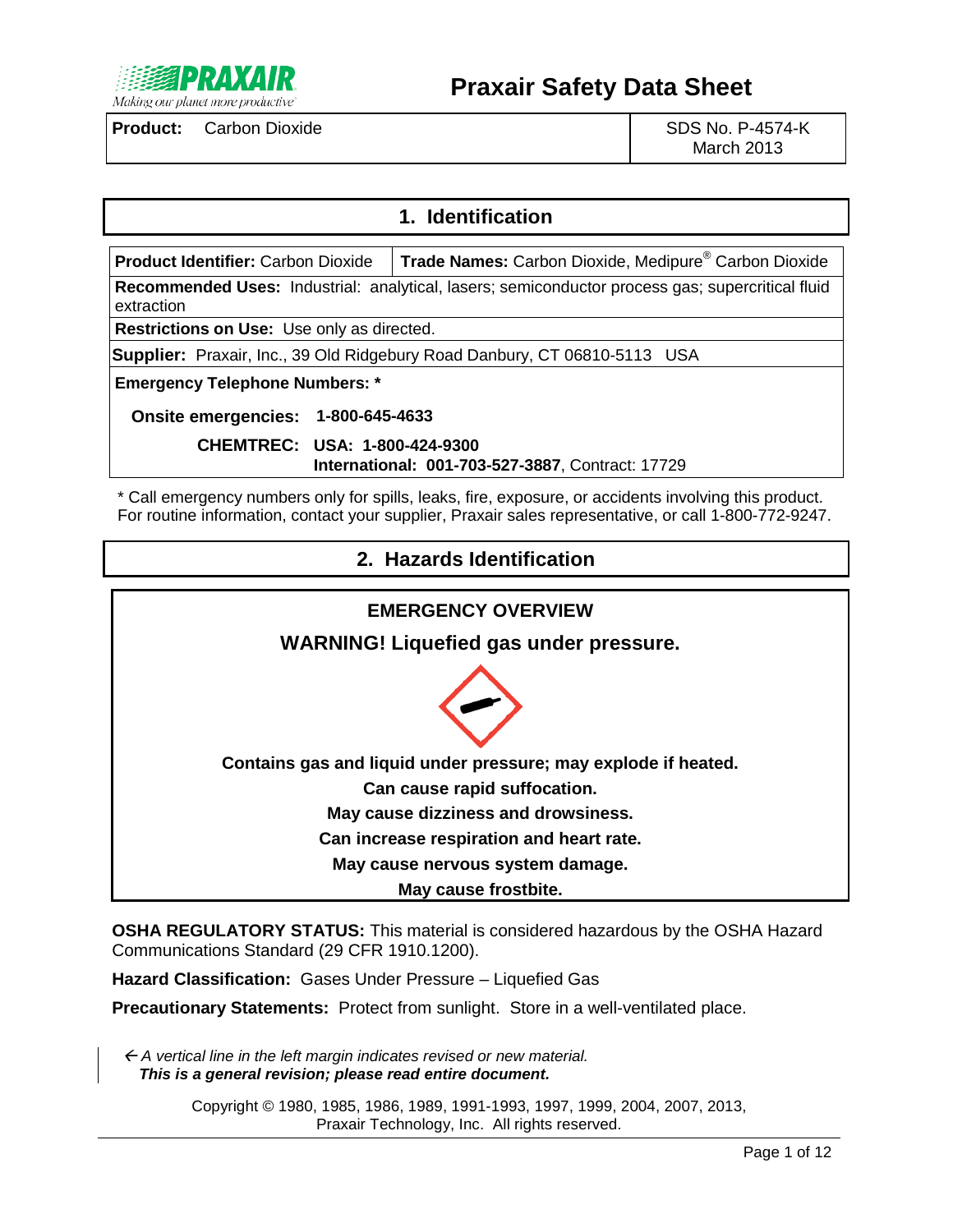

March 2013

### **3. Composition/Information on Ingredients**

**This section covers materials of manufacture only. See sections 5, 8, 10, 11, and 16 for information on by-products generated during use in welding and cutting or as a result of exposure to fire.**

#### **See section 16 for important information about mixtures.**

|                | <b>Chemical Name Common Name and Synonyms</b> | <b>CAS NUMBER</b> | <b>CONCENTRATION</b> |
|----------------|-----------------------------------------------|-------------------|----------------------|
| Carbon Dioxide | Carbonic anhydride, carbonic acid gas,        | $124 - 38 - 9$    | $>99\%$              |
|                | refrigerant gas R744                          |                   |                      |

\* *The symbol > means "greater than."*

# **4. First Aid Measures**

**INHALATION:** Immediately remove to fresh air. If not breathing, give artificial respiration. If breathing is difficult, qualified personnel may give oxygen. Call a physician.

**SKIN CONTACT:** For exposure to cold vapor or solid carbon dioxide (dry ice), immediately warm frostbite area with warm water not to exceed 105°F (41°C). In case of massive exposure, remove contaminated clothing while showering with warm water. Call a physician.

**EYE CONTACT:** For exposure to cold vapor or solid carbon dioxide (dry ice), immediately flush eyes thoroughly with warm water for at least 15 minutes. Hold the eyelids open and away from the eyeballs to ensure that all surfaces are flushed thoroughly. See a physician, preferably an ophthalmologist, immediately.

**SWALLOWING:** An unlikely route of exposure. This product is a gas at normal temperature and pressure.

*NOTES TO PHYSICIAN: Treatment of overexposure should be directed at the control of symptoms and the clinical condition of the patient.*

### **5. Fire Fighting Measures**

#### **FLAMMABLE PROPERTIES:** Nonflammable

**Protective Equipment and Precautions for Firefighters:** Firefighters should wear personal protective equipment and fire-fighting turnout gear as appropriate for surrounding fire.

**SUITABLE EXTINGUISHING MEDIA:** Carbon dioxide cannot catch fire but cylinders exposed to fire may explode. Use media appropriate for surrounding fire.

**PRODUCTS OF COMBUSTION:** Not applicable.

**PROTECTION OF FIREFIGHTERS: WARNING! High-pressure liquid and gas.** Evacuate all personnel from danger area. Immediately deluge cylinders with water from maximum distance until cool; then move them away from fire area if without risk. Self-contained breathing apparatus may be required by rescue workers. On-site fire brigades must comply with OSHA 29 CFR 1910.156 and applicable standards under 29 CFR 1910 Subpart L—Fire Protection.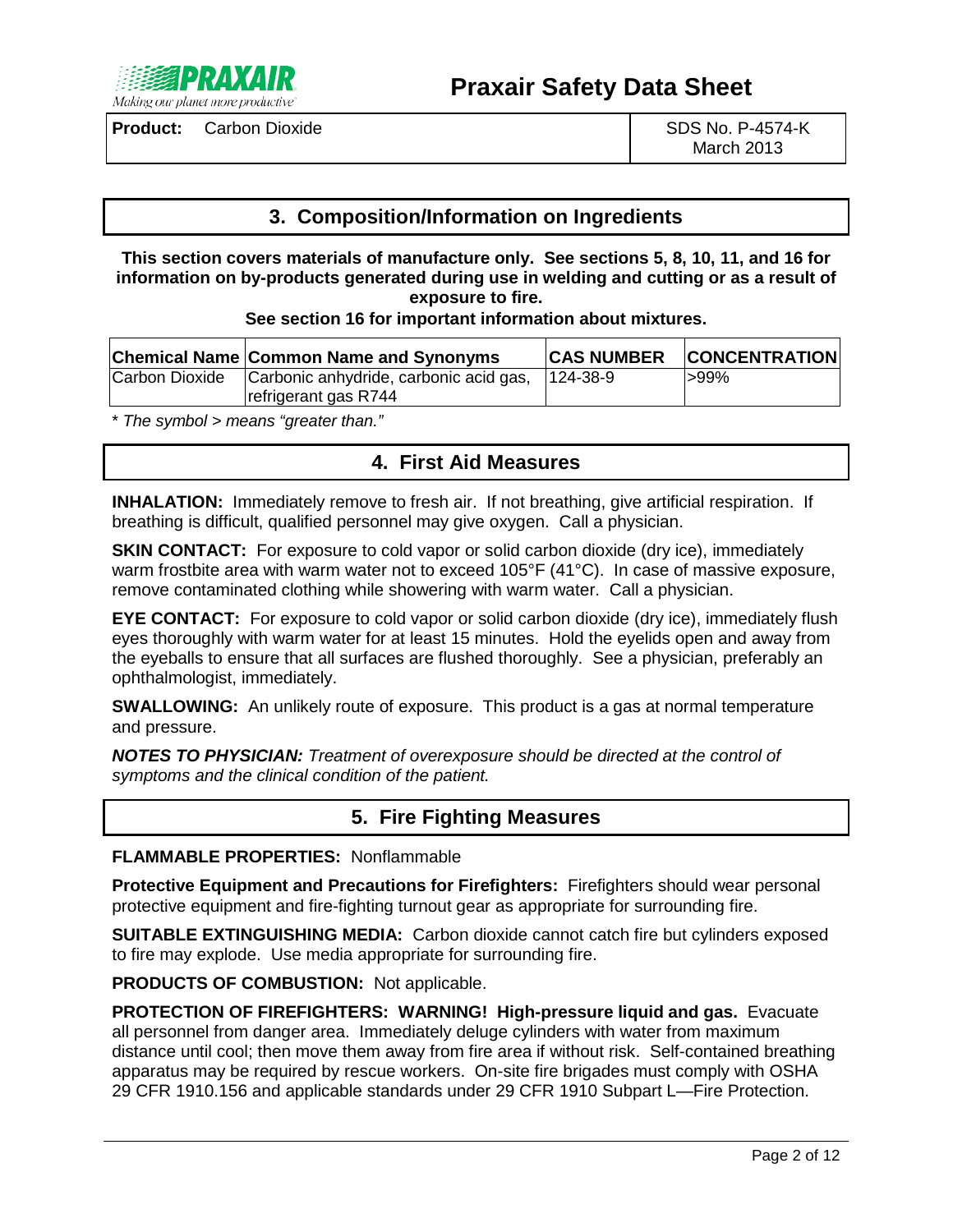

# **Praxair Safety Data Sheet**

**Product:** Carbon Dioxide SDS No. P-4574-K

March 2013

**Specific Physical and Chemical Hazards:** Heat of fire can build pressure in cylinder and cause it to rupture. No part of cylinder should be subjected to a temperature higher than 125°F (52°C). Carbon dioxide cylinders are typically equipped with a pressure relief device. (Exceptions may exist where authorized by DOT.)

# **6. Accidental Release Measures**

**STEPS TO BE TAKEN IF MATERIAL IS RELEASED OR SPILLED:**

**WARNING! High-pressure liquid and gas. Rapid release of gaseous carbon dioxide through a pressure relief device (PRD) or valve can result in the formation of dry ice, which is very cold and can cause frostbite.**

**PERSONAL PRECAUTIONS:** Carbon dioxide is an asphyxiant. Lack of oxygen can kill. Use self-contained breathing apparatus where needed. See Section 11.

**PERSONAL PROTECTIVE EQUIPMENT (PPE):** See Section 8, Exposure Control/Personal Protection.

**EMERGENCY PROCEDURES:** Evacuate all personnel from danger area. Shut off leak if you can do so without risk. Ventilate area or move cylinder to a well-ventilated area. Test for sufficient oxygen, especially in confined spaces, before allowing reentry.

**Methods and Materials for Containment and Cleaning Up:** Prevent waste from contaminating the surrounding environment. Discard any product, residue, disposable container, or liner in an environmentally acceptable manner, in full compliance with federal, state, and local regulations. If necessary, call your local supplier for assistance.

# **7. Handling and Storage**

#### **PRECAUTIONS TO BE TAKEN IN HANDLING: Protect from sunlight.**

**Avoid breathing gas.** Do not get liquid in eyes, on skin, or clothing. *Protect cylinders from damage.* Use a suitable hand truck to move cylinders; do not drag, roll, slide, or drop. Never attempt to lift a cylinder by its cap; the cap is intended solely to protect the valve. *Never insert an object (e.g., wrench, screwdriver, pry bar) into cap openings*; doing so may damage the valve and cause a leak. Use an adjustable strap wrench to remove over-tight or rusted caps. **Open valve slowly.** If valve is hard to open, discontinue use and contact your supplier. Keep cylinder upright when in use. *Never apply flame or localized heat directly to any part of the cylinder.* High temperatures may damage the cylinder and could cause the pressure relief device to fail prematurely, venting the cylinder contents. For other precautions in using carbon dioxide, see section 16.

#### **PRECAUTIONS TO BE TAKEN IN STORAGE: Store in a well-ventilated place.**

**Gas can cause rapid suffocation due to oxygen deficiency.** Store and use with adequate ventilation. Store only where temperature will not exceed 125°F (52°C). Carbon dioxide is heavier than air. It tends to accumulate near the floor of an enclosed space, displacing air and pushing it upward. This creates an oxygen-deficient atmosphere near the floor or in pits and trenches. Ventilate space before entry. Verify sufficient oxygen concentration. Close cylinder valve after each use; keep closed even when empty. *Prevent reverse flow.* Reverse flow into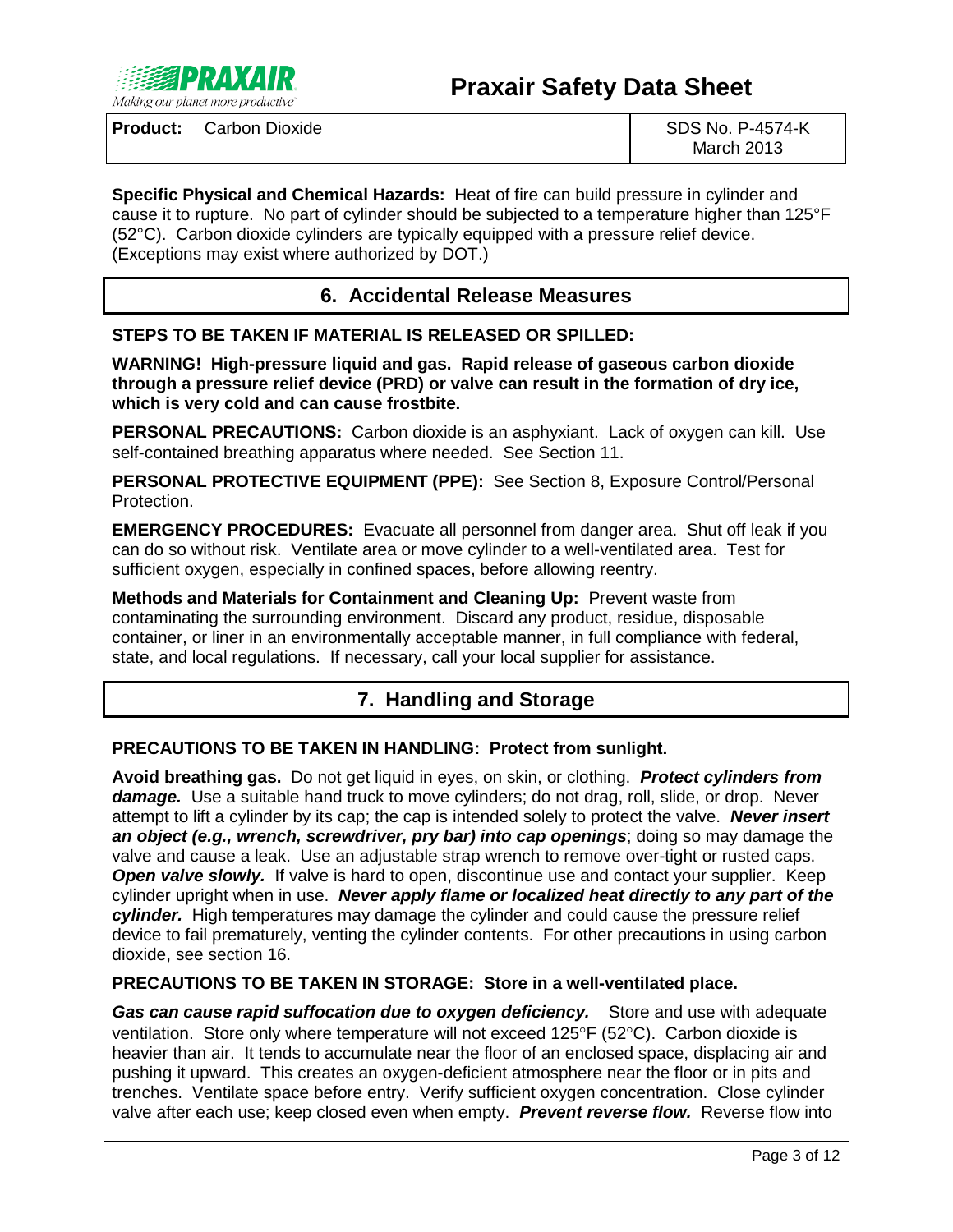

March 2013

cylinder may cause rupture. Use a check valve or other protective device in any line or piping from the cylinder. *Do not strike an arc on the cylinder.* The defect produced by an arc burn could lead to cylinder rupture. Do not ground the cylinder or allow it to become part of an electrical circuit. *Firmly secure cylinders upright to keep them from falling or being knocked over.* Screw valve protection cap firmly in place by hand. *Store full and empty cylinders separately.* Use a first-in, first-out inventory system to prevent storing full cylinders for long periods.

**RECOMMENDED PUBLICATIONS:** For further information on storage, handling, and use, see Praxair publications P-14-153, *Guidelines for Handling Gas Cylinders and Containers;* P-15- 073, *Safety Precautions for Carbon Dioxide;* and P-3499, *Safety Precautions and Emergency Response Planning*. Obtain from your local supplier.

# **8. Exposure Controls/Personal Protection**

#### **See section 16 for important information on by-products generated during use in welding and cutting.**

| <b>COMPONENT</b> | <b>OSHA PEL</b> | <b>ACGIH TLV (2012)</b>               |
|------------------|-----------------|---------------------------------------|
| Carbon dioxide   | $ 5,000$ ppm    | 5,000 ppm TWA, 30,000 ppm 15-min STEL |

 $IDLH = 40,000$  ppm.

#### **ENGINEERING CONTROLS:**

**Local Exhaust.** Use a local exhaust system, if necessary, to keep the concentration of carbon dioxide below all applicable exposure limits in the worker's breathing zone.

**Mechanical (General).** Under certain conditions, general exhaust ventilation may be acceptable to keep carbon dioxide below the exposure limits.

**Special. WARNING: Concentration levels of carbon dioxide about 1 percent are dangerous—see Section 11.** Praxair recommends continuous monitoring with alarms to indicate unsafe conditions before and during potential personnel exposure. Use appropriate monitoring devices to ensure a safe oxygen level (minimum of 19.5 percent) and a safe carbon dioxide level.

#### **Other.** None

#### **PERSONAL PROTECTIVE EQUIPMENT (PPE):**

**Skin Protection.** Wear insulated neoprene gloves for cylinder handling; welding gloves for welding. Metatarsal shoes for cylinder handling. Select in accordance with OSHA 29 CFR 1910.132, 1910.136, and 1910.138. See section 16 for requirements when using carbon dioxide or carbon dioxide mixtures in welding and cutting.

**Eye/Face Protection.** Select in accordance with OSHA 29 CFR 1910.133. See section 16 for requirements when using carbon dioxide or carbon dioxide mixtures in welding and cutting.

**Respiratory Protection.** None required under normal use. An air-supplied respirator must be used in confined spaces. Respiratory protection must conform to OSHA rules as specified in 29 CFR 1910.134. Select per OSHA 29 CFR 1910.134 and ANSI Z88.2.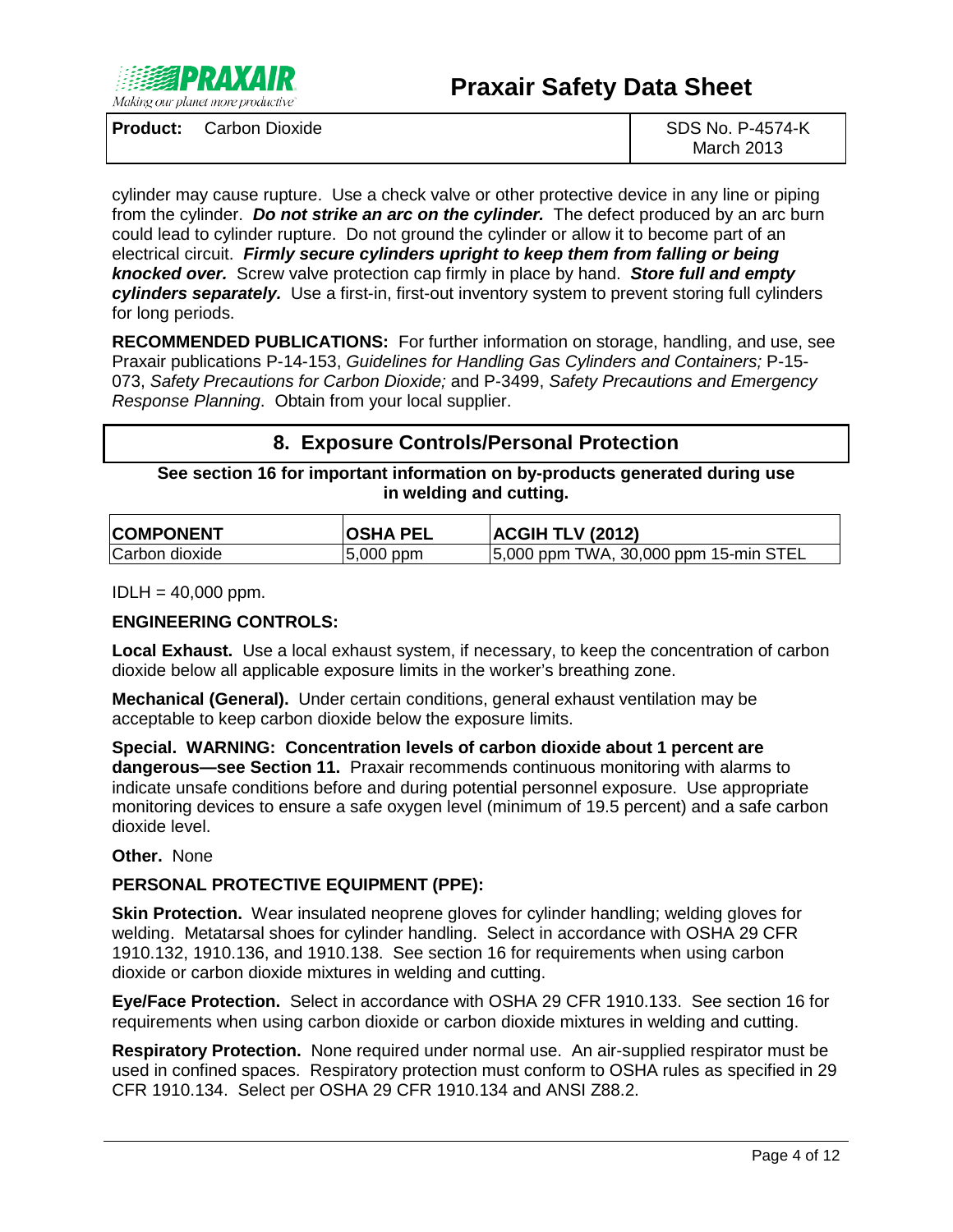

March 2013

# **9. Physical and Chemical Properties**

| <b>APPEARANCE:</b>                                   | Colorless gas                                                               |
|------------------------------------------------------|-----------------------------------------------------------------------------|
| <b>ODOR:</b>                                         | Odorless. It is felt by some to have a slight,                              |
|                                                      | pungent odor and biting taste.                                              |
| <b>ODOR THRESHOLD:</b>                               | Not applicable.                                                             |
| <b>PHYSICAL STATE:</b>                               | Gas at normal temperature and pressure                                      |
| pH:                                                  | 3.7 (for carbonic acid).                                                    |
| <b>MELTING POINT/FREEZING POINT at 1 atm:</b>        | Sublimation Point -109.3°F (-78.5°C)                                        |
| <b>INITIAL BOILING POINT at 1 atm:</b>               | Sublimation Point -109.3°F (-78.5°C)                                        |
| <b>BOILING RANGE at 1 atm:</b>                       | Not applicable.                                                             |
| <b>FLASH POINT</b> (test method):                    | Not applicable.                                                             |
| <b>EVAPORATION RATE</b> (Butyl Acetate $= 1$ ):      | High                                                                        |
| <b>FLAMMABILITY:</b>                                 | Nonflammable                                                                |
| <b>FLAMMABLE LIMITS IN AIR, % by volume:</b>         | <b>UPPER:</b> N/A *<br>LOWER: N/A *                                         |
| VAPOR PRESSURE at 68°F (20°C):                       | 838 psig (5778 kPa)                                                         |
| VAPOR DENSITY at 70°F (21.1°C) and 1 atm:            | Liquid Density (saturated) 47.6 lb/ft <sup>3</sup> (762 kg/m <sup>3</sup> ) |
| <b>RELATIVE DENSITY/SPECIFIC GRAVITY</b>             | 1.22                                                                        |
| $(H2O = 1)$ at 19.4°F (-7°C):                        |                                                                             |
| <b>RELATIVE DENSITY/SPECIFIC GRAVITY</b>             | 1.52                                                                        |
| (Air = 1) at $70^{\circ}F(21.1^{\circ}C)$ and 1 atm: |                                                                             |
| <b>SOLUBILITY IN WATER, % by wt:</b>                 | 0.90                                                                        |
| <b>PARTITION COEFFICIENT: n-octanol/water:</b>       | Not available.                                                              |
| <b>AUTOIGNITION TEMPERATURE:</b>                     | Not applicable.                                                             |
| <b>DECOMPOSITION TEMPERATURE:</b>                    | Not available.                                                              |
| PERCENT VOLATILES BY VOLUME:                         | 100                                                                         |
| <b>VISCOSITY:</b>                                    | Not applicable.                                                             |
| <b>MOLECULAR WEIGHT:</b>                             | 44.01.                                                                      |
| <b>MOLECULAR FORMULA:</b>                            | CO <sub>2</sub>                                                             |

*\* N/A – Not applicable*

# **10. Stability and Reactivity Information**

**REACTIVITY:** □ Reactive ⊠ Non-Reactive

**CHEMICAL STABILITY:** □ Unstable △ Stable

**POSSIBILITY OF HAZARDOUS REACTIONS:** May Occur **M** Will Not Occur

Decomposition into toxic, flammable, and/or oxidizing materials under above-stated conditions.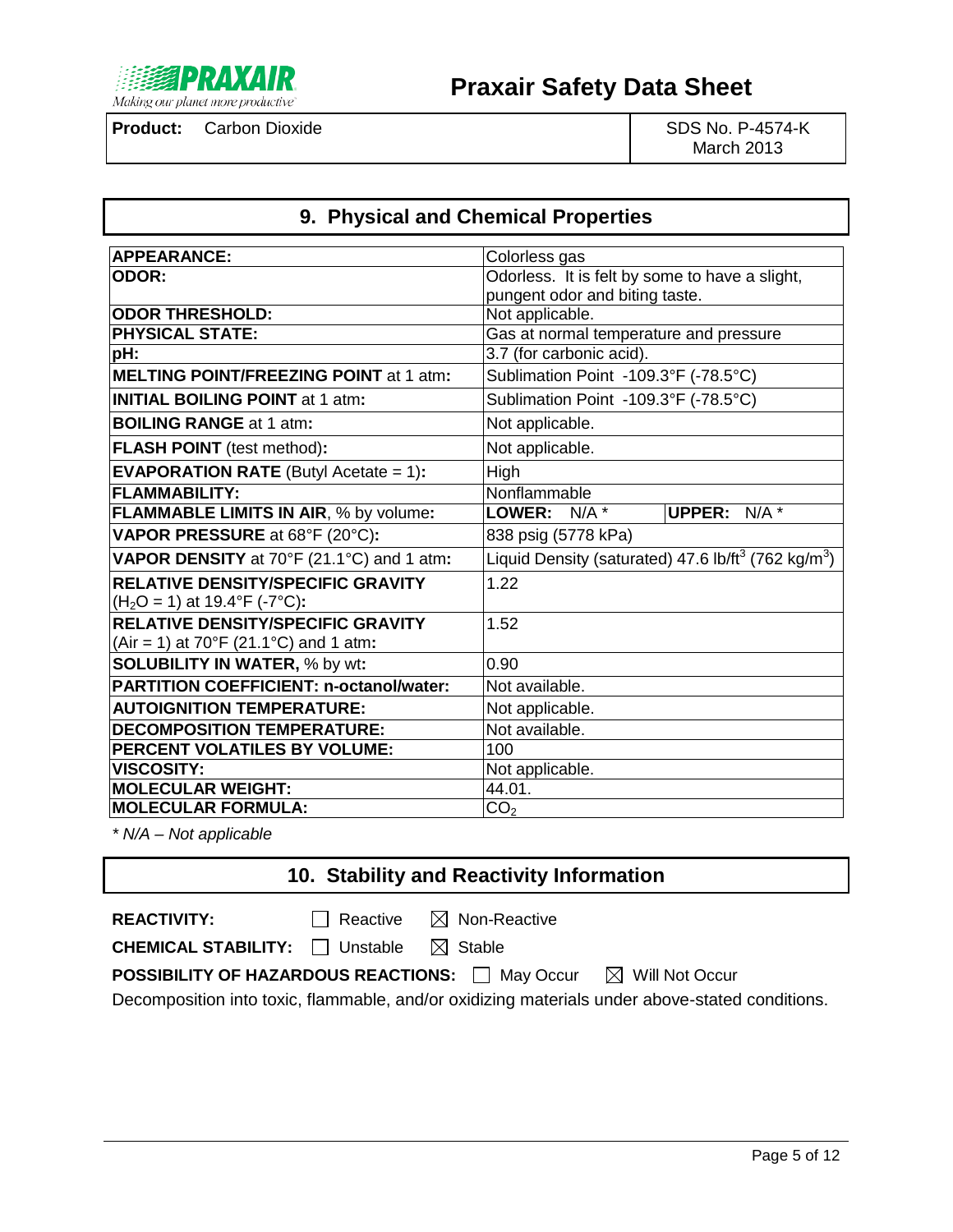

**CONDITIONS TO AVOID:** Contact with incompatible materials, exposure to electrical discharges, and/or high temperatures as stated below.

**INCOMPATIBLE MATERIALS:** Alkali metals, alkaline earth metals, metal acetylides, chromium, titanium above 1022°F (550°C), uranium above 1382°F (750°C), magnesium above 1427°F (775°C)

**HAZARDOUS DECOMPOSITION PRODUCTS:** Carbon monoxide and oxygen may result from the decomposition of carbon dioxide exposed to electrical discharges and high temperatures.

# **11. Toxicological Information**

#### **POTENTIAL HEALTH EFFECTS:**

#### **Effects of a Single (Acute) Overexposure**

**Inhalation:** Carbon dioxide gas is an asphyxiant with effects due to lack of oxygen. It is also physiologically active, affecting circulation and breathing. Moderate concentrations may cause headache, drowsiness, dizziness, stinging of the nose and throat, excitation, rapid breathing and heart rate, excess salivation, vomiting, and unconsciousness. Lack of oxygen can kill.

Carbon dioxide is an asphyxiant. It initially stimulates respiration and then causes respiratory depression. High concentrations result in narcosis. Symptoms in humans are as follows:

| Carbon<br><b>Dioxide</b><br><b>Concentration</b><br><b>Inhaled</b> | <b>EFFECTS</b>                                                                                                                                                                                        |
|--------------------------------------------------------------------|-------------------------------------------------------------------------------------------------------------------------------------------------------------------------------------------------------|
| $1\%$                                                              | Breathing rate increases slightly.                                                                                                                                                                    |
| 2%                                                                 | Breathing rate increases to 50% above normal level. Prolonged exposure can<br>cause headache, tiredness.                                                                                              |
| 3%                                                                 | Breathing increases to twice normal rate and becomes labored. Weak narcotic<br>effect. Impaired hearing, headache, increased blood pressure and pulse rate.                                           |
| $4 - 5%$                                                           | Breathing increases to approximately four times normal rate, symptoms of<br>intoxication become evident, and slight choking may be felt.                                                              |
| $5 - 10%$                                                          | Characteristic sharp odor noticeable. Very labored breathing, visual impairment,<br>headache, and ringing in the ears. Judgment may be impaired, followed within<br>minutes by loss of consciousness. |
| $10 - 100%$                                                        | Unconsciousness occurs more rapidly above 10% level. Prolonged exposure to<br>high concentrations may eventually result in death from asphyxiation.                                                   |

### **The welding process may generate hazardous fumes/gases. (See sections 10 and 16.)**

**Skin Contact.** No harm expected from vapor. Cold gas, or liquid or solid carbon dioxide may cause severe frostbite.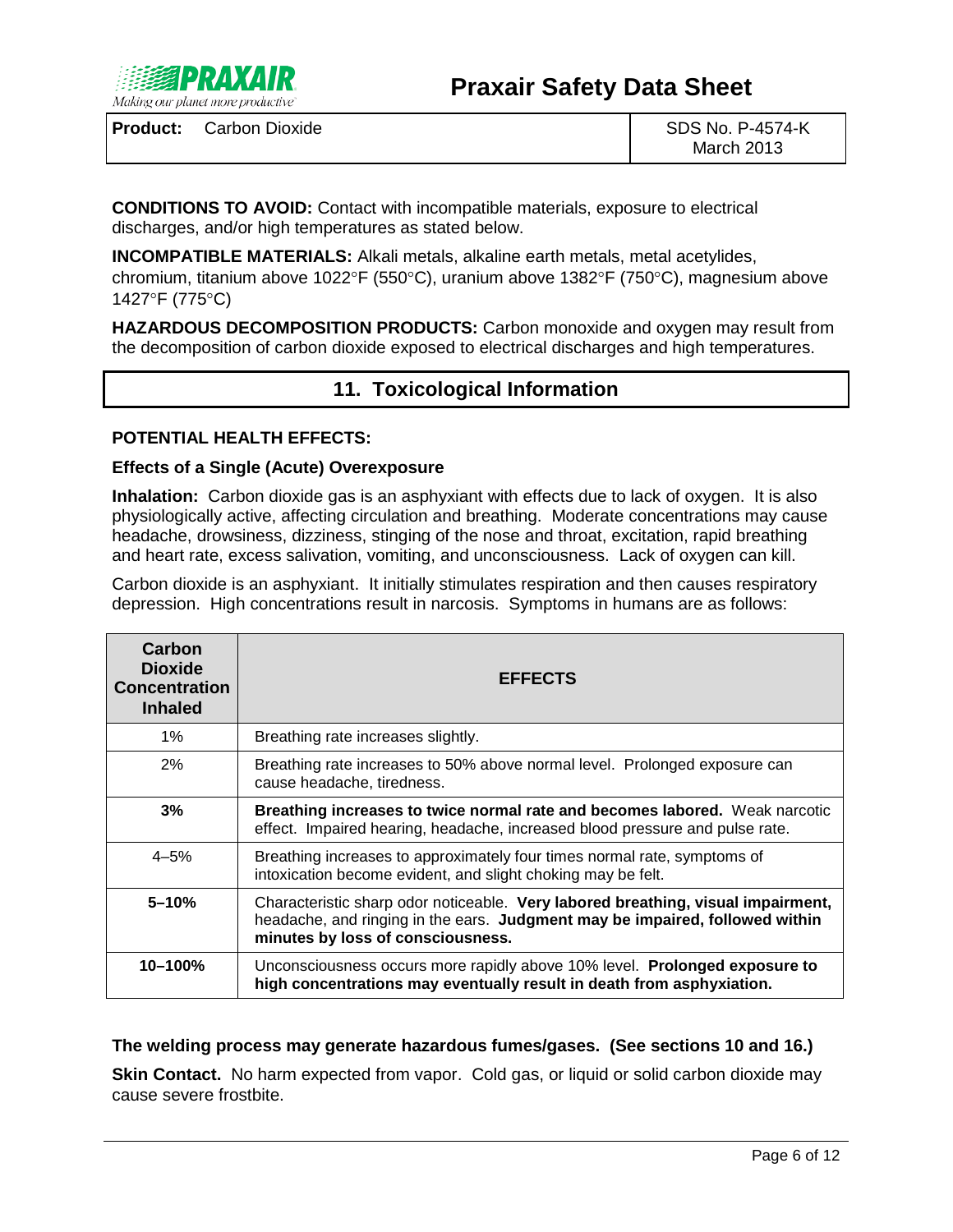

**Swallowing.** An unlikely route of exposure. This product is a gas at normal temperature and pressure.

**Eye Contact:** No harm expected from vapor. Cold gas, or liquid or solid carbon dioxide may cause severe frostbite.

**Effects of Repeated (Chronic) Overexposure:** No harm expected.

**Other Effects of Overexposure:** Damage to retinal or ganglion cells and central nervous system may occur.

**Medical Conditions Aggravated by Overexposure:** The toxicology and the physical and chemical properties of carbon dioxide suggest that overexposure is unlikely to aggravate existing medical conditions.

**ACUTE DOSE EFFECTS:**  $LC_{10} = 90,000$  ppm, 5 min., human

**REPRODUCTIVE EFFECTS:** A single study has shown an increase in heart defects in rats exposed to 6% carbon dioxide in air for 24 hours at different times during gestation. There is no evidence that carbon dioxide is teratogenic in humans.

**CARCINOGENICITY:** Carbon dioxide is not listed by NTP, OSHA, or IARC.

# **12. Ecological Information**

**ECOTOXICITY:** No known effects.

**PERSISTANCE AND DEGRADABILITY:** Not applicable.

**BIOACCUMULATIVE POTENTIAL:** Not applicable.

**MOBILITY IN SOIL:** Not applicable.

**OTHER ADVERSE EFFECTS:** No adverse ecological effects expected. The components of this mixture do not contain any Class I or Class II ozone-depleting chemicals.

### **13. Disposal Considerations**

**WASTE DISPOSAL METHOD:** Do not attempt to dispose of residual or unused quantities. Return cylinder to supplier.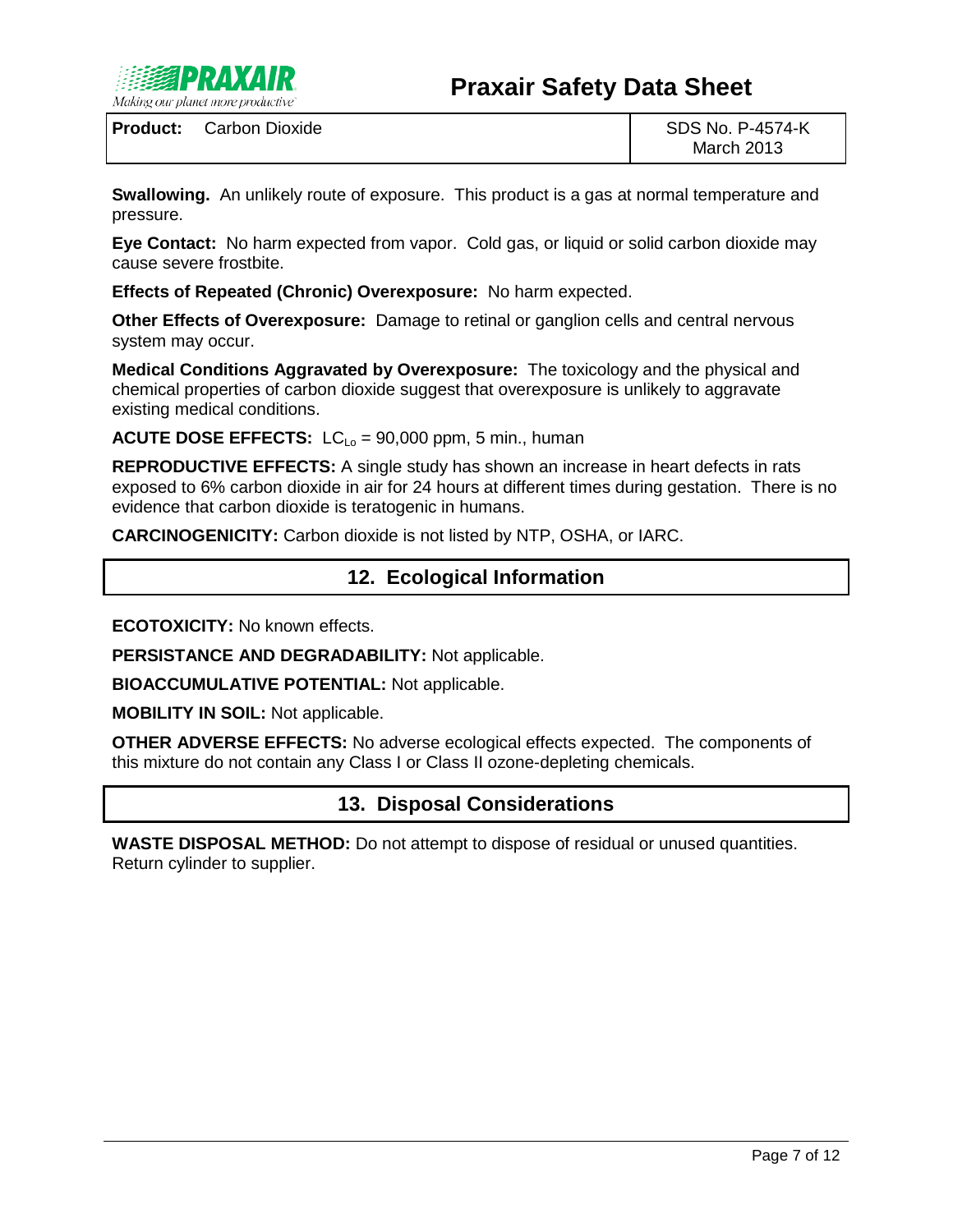

March 2013

### **14. Transport Information**

| UN NUMBER: UN1013                                                                                                                                                                                                                                                         | <b>PROPER SHIPPING NAME: Carbon Dioxide</b> |     |                         |
|---------------------------------------------------------------------------------------------------------------------------------------------------------------------------------------------------------------------------------------------------------------------------|---------------------------------------------|-----|-------------------------|
| HAZARD CLASS(ES): 2.2                                                                                                                                                                                                                                                     | <b>PACKING GROUP</b>                        | NA* | <b>PRODUCT RQ: None</b> |
| <b>ENVIRONMENTAL HAZARDS:</b> Not listed as a marine pollutant.                                                                                                                                                                                                           |                                             |     |                         |
| <b>SPECIAL</b><br>• Cylinders should be transported in a secure position, in a well-ventilated<br><b>SHIPPING</b><br>vehicle. Cylinders transported in an enclosed, non-ventilated compartment<br><b>INFORMATION:</b><br>of a vehicle can present serious safety hazards. |                                             |     |                         |
| • Shipment of compressed gas cylinders that have been filled without the<br>owner's consent is a violation of federal law [49 CFR 173.301(e)].                                                                                                                            |                                             |     |                         |
| <b>SHIPPING LABEL(S):</b>                                                                                                                                                                                                                                                 | NONFLAMMABLE GAS                            |     |                         |
| <b>PLACARD</b> (when required):                                                                                                                                                                                                                                           | NONFLAMMABLE GAS                            |     |                         |

*\*NA = Not applicable.*

# **15. Regulatory Information**

The following selected regulatory requirements may apply to this product. Not all such requirements are identified. Users of this product are solely responsible for compliance with all applicable federal, state, and local regulations.

### **U.S. FEDERAL REGULATIONS:**

EPA (ENVIRONMENTAL PROTECTION AGENCY)

CERCLA: COMPREHENSIVE ENVIRONMENTAL RESPONSE, COMPENSATION, AND LIABILITY ACT OF 1980 (40 CFR Parts 117 and 302):

#### **Reportable Quantity (RQ):** None

SARA: SUPERFUND AMENDMENT AND REAUTHORIZATION ACT:

**SECTIONS 302/304:** Require emergency planning based on Threshold Planning Quantity (TPQ) and release reporting based on Reportable Quantities (RQ) of Extremely Hazardous Substances (EHS) (40 CFR Part 355):

**TPQ:** None **EHS RQ (40 CFR 355):** None

**SECTIONS 311/312:** Require submission of SDSs and reporting of chemical inventories with identification of EPA hazard categories. The hazard categories for this product are as follows:

| <b>IMMEDIATE:</b> Yes |  |
|-----------------------|--|
| <b>DELAYED: No</b>    |  |
|                       |  |

**IMMEDIATE:** Yes **PRESSURE:** Yes **DELAYED:** No **REACTIVITY:** No **FIRE:** No

**SECTION 313:** Requires submission of annual reports of release of toxic chemicals that appear in 40 CFR Part 372.

Carbon dioxide is not subject to reporting under Section 313.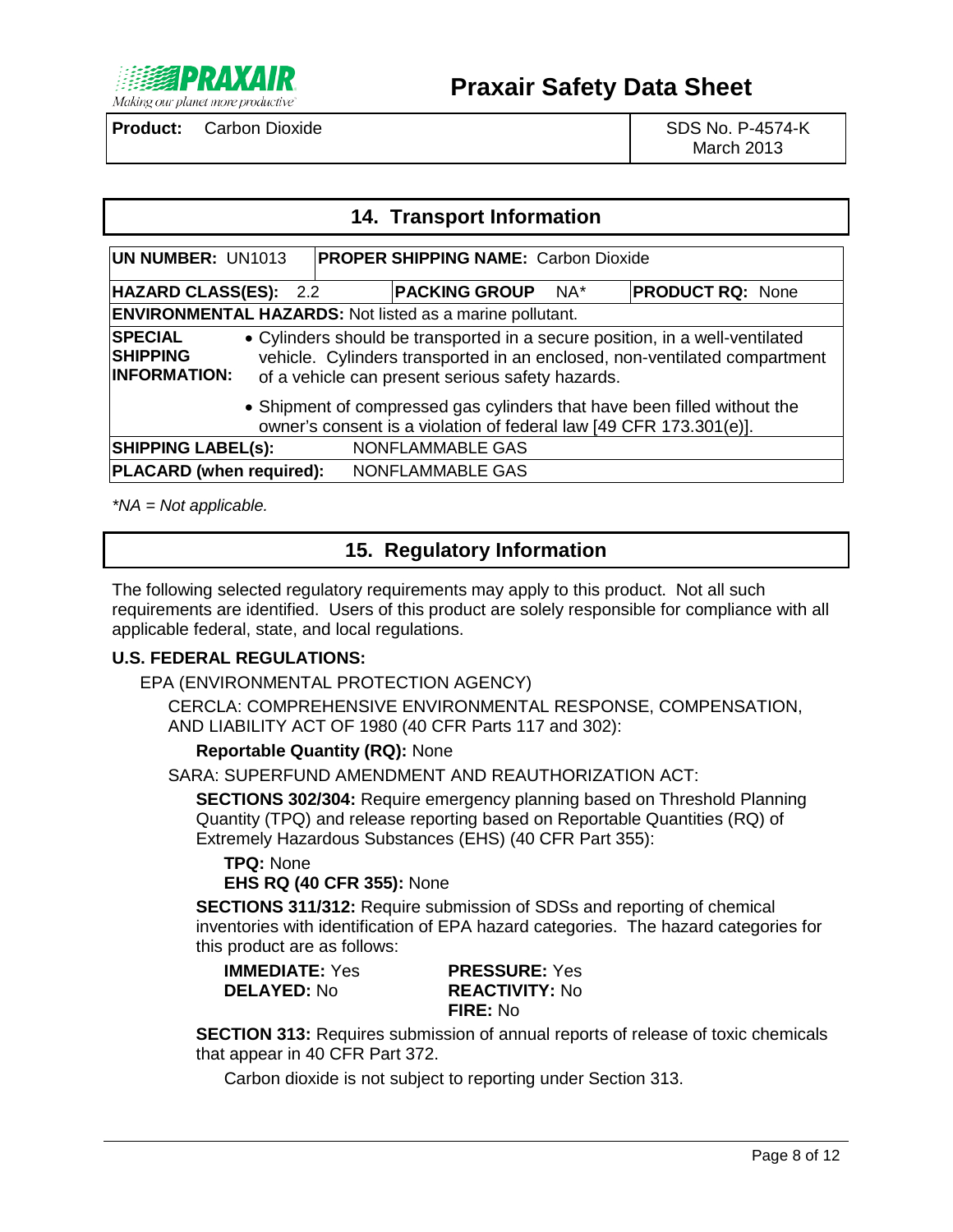

March 2013

**40 CFR 68:** RISK MANAGEMENT PROGRAM FOR CHEMICAL ACCIDENTAL RELEASE PREVENTION: Requires development and implementation of risk management programs at facilities that manufacture, use, store, or otherwise handle regulated substances in quantities that exceed specified thresholds.

Carbon dioxide is not listed as a regulated substance.

**TSCA:** TOXIC SUBSTANCES CONTROL ACT: Carbon dioxide is listed on the TSCA inventory.

**OSHA:** OCCUPATIONAL SAFETY AND HEALTH ADMINISTRATION:

29 CFR 1910.119: PROCESS SAFETY MANAGEMENT OF HIGHLY HAZARDOUS CHEMICALS: Requires facilities to develop a process safety management program based on Threshold Quantities (TQ) of highly hazardous chemicals.

Carbon dioxide is not listed in Appendix A as a highly hazardous chemical.

### **STATE REGULATIONS:**

**CALIFORNIA:** Carbon dioxide is not listed by California under the SAFE DRINKING WATER AND TOXIC ENFORCEMENT ACT OF 1986 (Proposition 65).

**PENNSYLVANIA:** Carbon dioxide is subject to the PENNSYLVANIA WORKER AND COMMUNITY RIGHT-TO-KNOW ACT (35 P.S. Sections 7301-7320).

# **16. Other Information**

Be sure to read and understand all labels and instructions supplied with all containers of this product.

**ADDITIONAL SAFETY AND HEALTH HAZARDS:** Using carbon dioxide or mixtures containing carbon dioxide in welding and cutting may create additional hazards.

Read and understand the manufacturer's instructions and the precautionary labels on the products used in welding and cutting. Ask your welding products supplier for a copy of Praxair's free safety booklets, P-2035, *Precautions and Safe Practices for Gas Welding, Cutting, and Heating*, and P-52-529, *Precautions and Safe Practices for Electric Welding and Cutting,* and for other manufacturers' safety publications. For a detailed treatment, get ANSI Z49.1, *Safety in Welding and Cutting and Allied Processes*, published by the American Welding Society (AWS), 8669 Doral Blvd., #130, Doral, FL 33166, http://www.aws.org*.*

**FUMES AND GASES** can be dangerous to your health and may cause serious lung disease.

• **Keep your head out of fumes. Do not breathe fumes and gases. Use enough ventilation, local exhaust, or both to keep fumes and gases from your breathing zone and the general area. Short-term overexposure to fumes may cause dizziness; nausea; and dryness or irritation of the nose, throat, and eyes; or may cause other similar discomfort.**

Fumes and gases cannot be classified simply. The amount and type depend on the metal being worked and the process, procedure, equipment, and supplies used. Possible dangerous materials may be found in fluxes, electrodes, and other materials. Get an SDS for every material you use.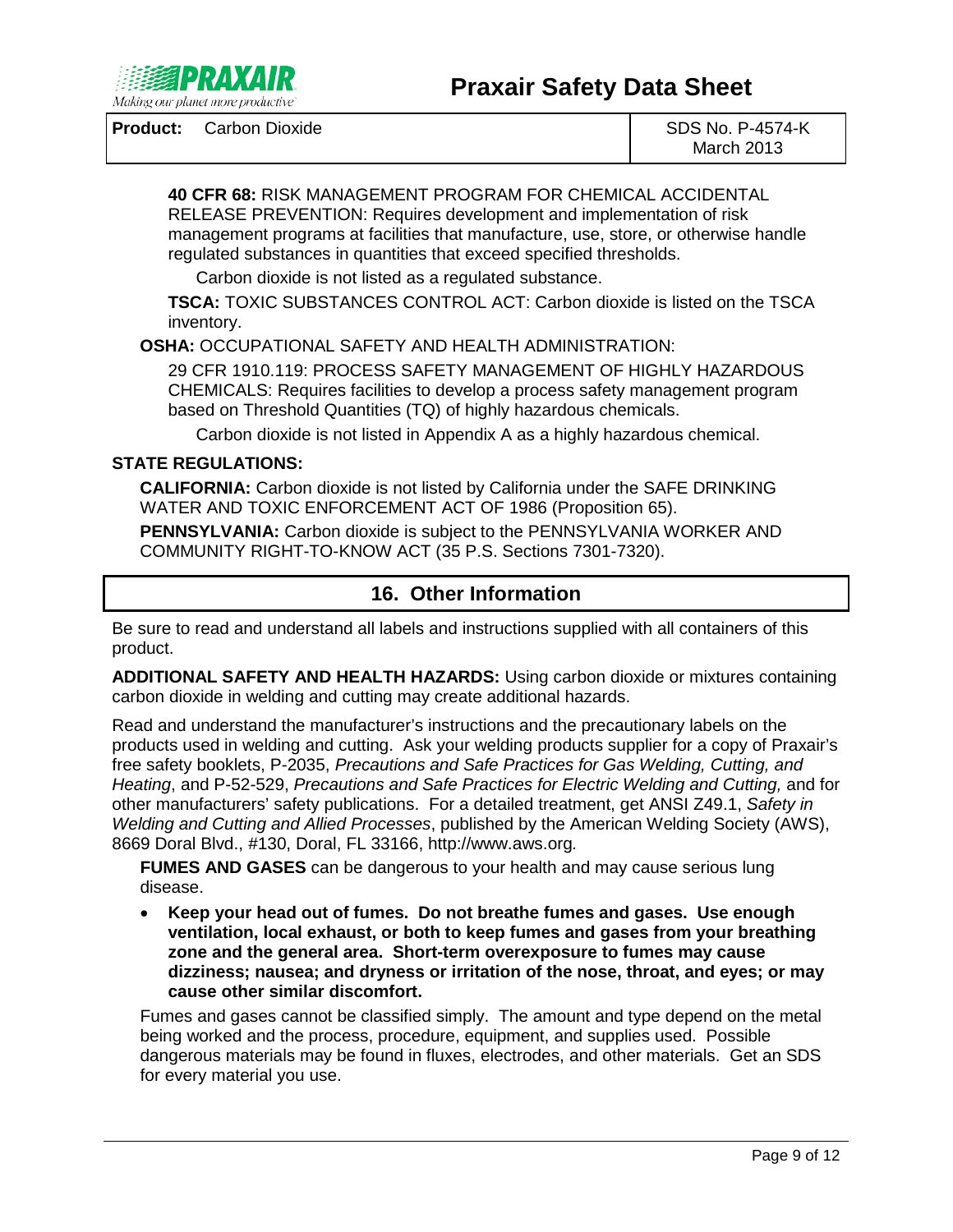

Contaminants in the air may add to the hazard of fumes and gases. One such contaminant, chlorinated hydrocarbon vapors from cleaning and degreasing activities, poses a special risk.

• **Do not use electric arcs in the presence of chlorinated hydrocarbon vapors highly toxic phosgene may be produced.**

Metal coatings such as paint, plating, or galvanizing may generate harmful fumes when heated. Residues from cleaning materials may also be harmful.

• **Avoid arc operations on parts with phosphate residues (anti-rust, cleaning preparations)—highly toxic phosphine may be produced.**

To find the quantity and content of fumes and gases, you can take air samples. By analyzing these samples, you can find out what respiratory protection you need. One recommended sampling method is to take air from inside the worker's helmet or from the worker's breathing zone. See AWS F1.1, *Method for Sampling Airborne Particulates Generated by Welding and Allied Processes*, available from the American Welding Society, 8669 Doral Blvd., #130, Doral, FL 33166, http://www.aws.org.

#### *NOTES TO PHYSICIAN:*

*Acute: Gases, fumes, and dusts may cause irritation to the eyes, lungs, nose, and throat. Some toxic gases associated with welding and related processes may cause pulmonary edema, asphyxiation, and death. Acute overexposure may include signs and symptoms such as watery eyes, nose and throat irritation, headache, dizziness, difficulty breathing, frequent coughing, or chest pains.*

*Chronic: Protracted inhalation of air contaminants may lead to their accumulation in the lungs, a condition that may be seen as dense areas on chest x-rays. The severity of change is proportional to the length of exposure. The changes seen are not necessarily associated with symptoms or signs of reduced lung function or disease. In addition, the changes on x-rays may be caused by non-work-related factors such as smoking, etc.*

#### **PROTECTIVE CLOTHING AND EQUIPMENT FOR WELDING OPERATIONS:**

**PROTECTIVE GLOVES:** Wear welding gloves.

**EYE PROTECTION:** Wear a helmet or use a face shield with a filter lens. Select lens per ANSI Z49.1. Provide protective screens and flash goggles if needed to protect others; select per OSHA 29 CFR 1910.133.

**OTHER PROTECTIVE EQUIPMENT:** Wear hand, head, and body protection. (See ANSI Z49.1.) Worn as needed, these help prevent injury from radiation, sparks, and electrical shock. Minimum protection includes welder's gloves and a face shield. For added protection consider arm protectors, aprons, hats, shoulder protection, and dark, substantial clothing.

**OTHER HAZARDOUS CONDITIONS OF HANDLING, STORAGE, AND USE:** *High-pressure liquid and gas.* Use piping and equipment adequately designed to withstand pressures to be encountered. *Prevent reverse flow.* Reverse flow into cylinder may cause rupture. Use a check valve or other protective device in any line or piping from the cylinder. *Do not strike an arc on the cylinder.* The defect produced by an arc burn could lead to cylinder rupture. *Never work on a pressurized system.* If there is a leak, close the cylinder valve. Blow the system down in a safe and environmentally sound manner in compliance with all federal, state, and local laws; then repair the leak. *Never place a compressed gas cylinder where it may*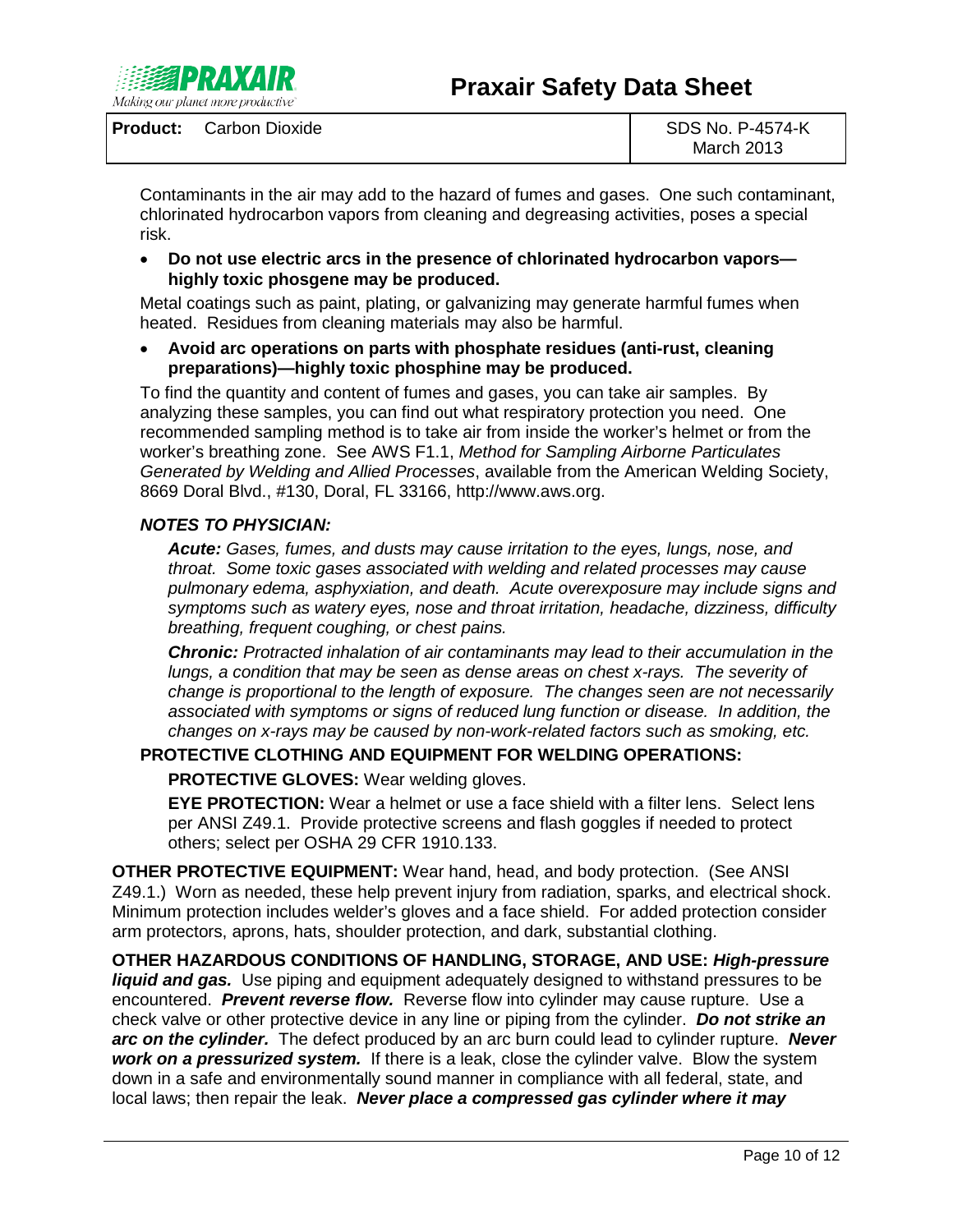

March 2013

*become part of an electrical circuit.* When using compressed gases in and around electric welding applications, never ground the cylinders. Grounding exposes the cylinders to damage by the electric welding arc*.*

**Mixtures.** When you mix two or more gases or liquefied gases, you can create additional, unexpected hazards. Obtain and evaluate the safety information for each component before you produce the mixture. Consult an industrial hygienist or other trained person when you evaluate the end product. Remember, gases and liquids have properties that can cause serious injury or death.

#### **HAZARD RATING SYSTEMS:**

|  | <b>NFPA RATINGS:</b> |
|--|----------------------|
|--|----------------------|

#### **HMIS RATINGS:**

| HFAI TH             | $= 1$ | HFAI TH                                                    | $= 1$ |
|---------------------|-------|------------------------------------------------------------|-------|
| <b>FLAMMABILITY</b> | $= 0$ | <b>FLAMMABILITY</b>                                        | $= 0$ |
| <b>INSTABILITY</b>  | $= 0$ | PHYSICAL HAZARD $=$ 3                                      |       |
| <b>SPECIAL</b>      |       | = SA (CGA recommends this to designate Simple Asphyxiant.) |       |

# **STANDARD VALVE CONNECTIONS FOR U.S. AND CANADA:**

| <b>THREADED:</b>                 | CGA-320               |
|----------------------------------|-----------------------|
| <b>PIN-INDEXED YOKE:</b>         | CGA-940 (medical use) |
| ULTRA-HIGH-INTEGRITY CONNECTION: | CGA-716               |

Use the proper CGA connections. **DO NOT USE ADAPTERS.** Additional limited-standard connections may apply. See CGA pamphlet V-1 listed below.

Ask your supplier about free Praxair safety literature as referred to in this SDS and on the label for this product. Further information can be found in the following materials published by the Compressed Gas Association, Inc. (CGA), http://www.cganet.com.

- AV-1 *Safe Handling and Storage of Compressed Gases*
- AV-7 *Characteristics and Safe Handling of Carbon Dioxide*
- G-6 *Carbon Dioxide*
- G-6.1 *Standard for Low Pressure Carbon Dioxide Systems at Customer Sites*
- G-6.2 *Commodity Specification for Carbon Dioxide*
- P-1 *Safe Handling of Compressed Gases in Containers*
- SB-2 *Oxygen-Deficient Atmospheres*
- **Compressed Gas Cylinder Valve Inlet and Outlet Connections**
- *Handbook of Compressed Gases*

**Last revised 31 Mar 2013.**